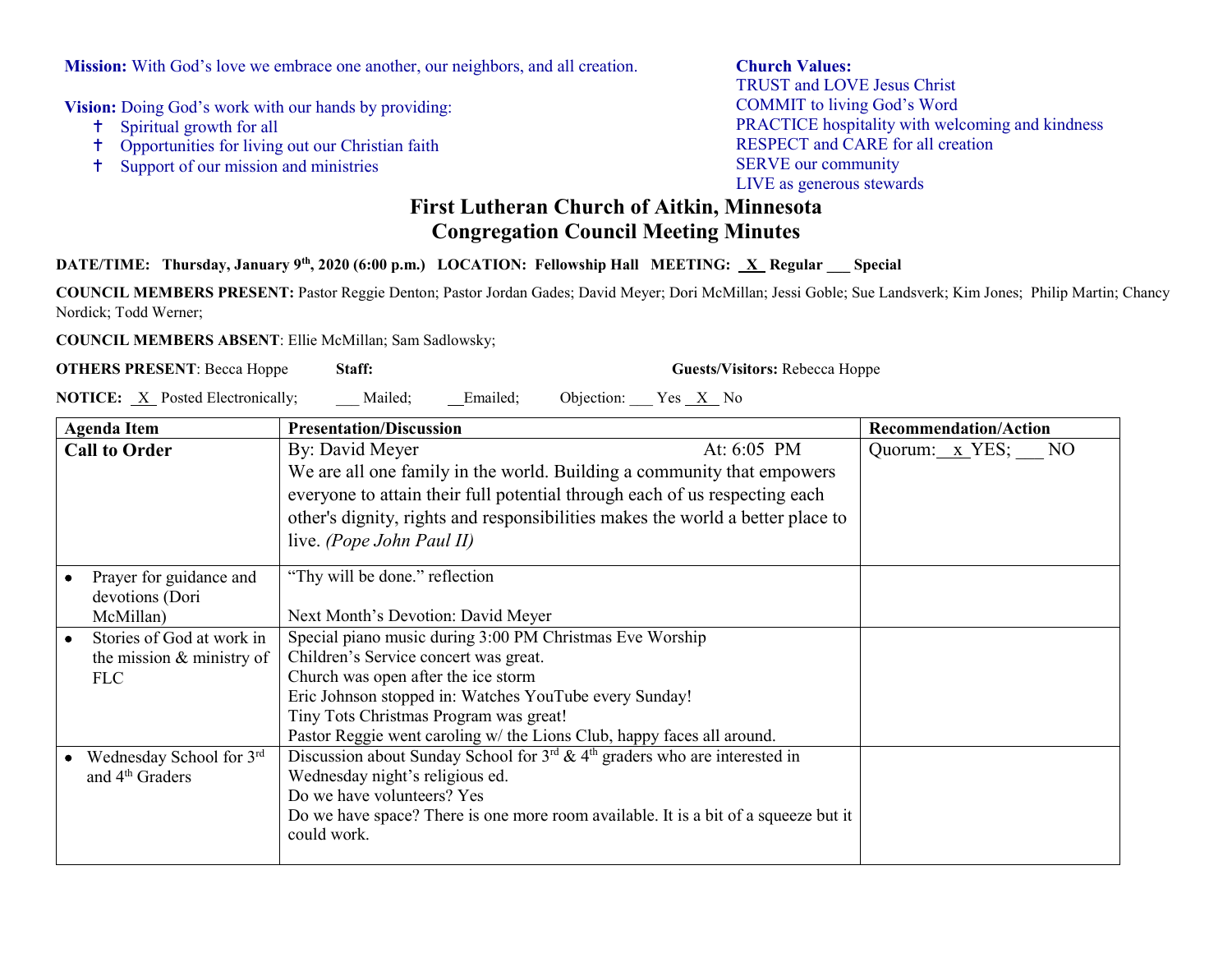|                                       | Challenges for kids: The kids are tired in the evening, attention spans.      |                         |
|---------------------------------------|-------------------------------------------------------------------------------|-------------------------|
|                                       | Are we large enough for multiple classes for an age group?                    |                         |
|                                       | Maintain relationships between the kids.                                      |                         |
|                                       | Not opposed to looking at this for next year.                                 |                         |
|                                       | Alternate education option?                                                   |                         |
|                                       | Organically offer the class when there are kids here.                         |                         |
|                                       | How do we get Faith Ed to those kids?                                         |                         |
|                                       | Review our rosters for families who are not coming at all?                    |                         |
| Education/Discussion:                 |                                                                               |                         |
| Pastor Reggie                         |                                                                               |                         |
| <b>Business Meeting</b>               |                                                                               |                         |
| • Consent Agenda                      | Motion to approve the agenda as written.                                      | M: Todd; S: Sue; Passed |
| $\circ$ 12/12/19 Council              | Motion to approve the consent agenda.                                         | M: Sue; S: Phil; Passed |
| <b>Meeting Minutes</b>                |                                                                               |                         |
| 12/20/2019 Council<br>$\Omega$        |                                                                               |                         |
| Ex. Committee Ballot-                 |                                                                               |                         |
| <b>Budget Transfer</b>                |                                                                               |                         |
| Request                               |                                                                               |                         |
| 12/24/2019 Council                    |                                                                               |                         |
| Ex. Committee Ballot-                 |                                                                               |                         |
| Pastor Reggie's 12-19                 |                                                                               |                         |
| <b>Expense Report</b>                 |                                                                               |                         |
| 12/30/2019 Council<br>$\circ$         |                                                                               |                         |
| Ex. Committee Ballot-                 |                                                                               |                         |
| OM Recommendation-                    |                                                                               |                         |
| New Copier                            |                                                                               |                         |
| <b>Altar Guild Meeting</b><br>$\circ$ |                                                                               |                         |
| <b>Minutes 12/9/19</b>                |                                                                               |                         |
| o Office Manager's                    |                                                                               |                         |
| Report 1/1/2020                       |                                                                               |                         |
| <b>Worship Ministry</b><br>$\circ$    |                                                                               |                         |
| <b>Meeting Minutes</b>                |                                                                               |                         |
| 1/7/2020                              |                                                                               |                         |
| • Senior Pastor Reggie's              | Motion to approve Pastor Reggie's report.                                     | M:Dori; S: Todd; Passed |
| Report 1/2020                         |                                                                               |                         |
| o Personnel Committee                 |                                                                               |                         |
|                                       | Motion to approve the personnel report including hiring Larry Kramer with the | M: Todd, S: Sue; Passed |
| Report 1/7/2020                       | compensation package included.                                                |                         |
| $\overline{\circ}$ Property Ministry  | Motion to approve the Property report.                                        | M: Sue; S: Dori; Passed |
| <b>Meeting Minutes</b>                |                                                                               |                         |
| 1/7/2020                              |                                                                               |                         |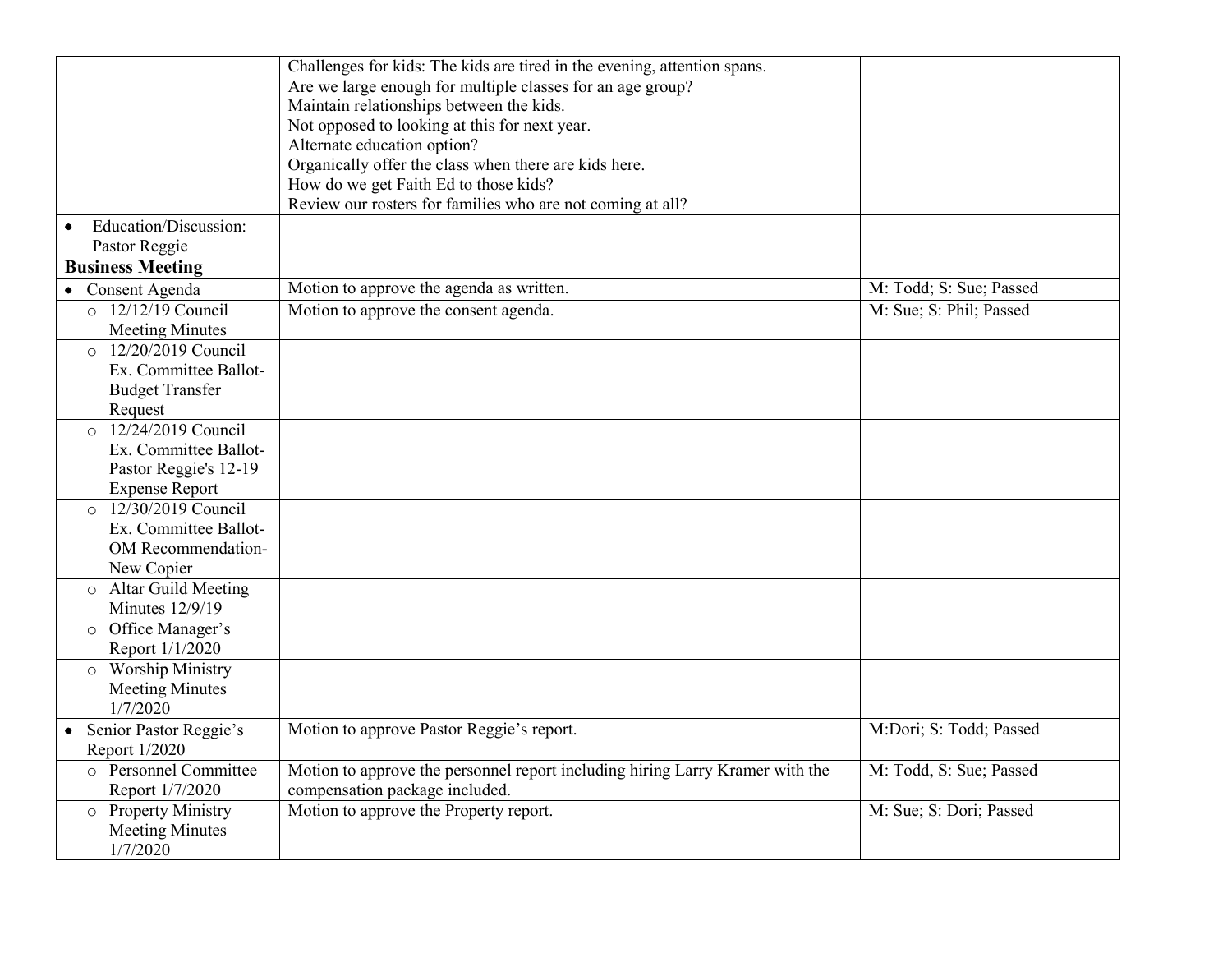| • FLC Communication      | Identify methods of communication FLC to utilize for distribution of information. | Tabled.                             |
|--------------------------|-----------------------------------------------------------------------------------|-------------------------------------|
| Strategy                 | Providing a consistent strategy should assist individuals in knowing how/where to |                                     |
|                          | look for detailed information on upcoming events.                                 |                                     |
|                          | Ideas: Constant Contact, update to Office 365 (this is required)                  |                                     |
| Task Groups              |                                                                                   |                                     |
| o Modifications to       | The Continuing Resolutions have not been published. This is due to additional     | No action at this time.             |
| Governing Documents      | graphics changes in progress.                                                     |                                     |
| o Develop Guidelines for |                                                                                   | No action at this time. Suggestions |
| church use when a        |                                                                                   | from Ex. Committee are being        |
| non-church sponsored     |                                                                                   | submitted to the Church Use         |
| fundraising event is     |                                                                                   | Committee.                          |
| requested                |                                                                                   |                                     |